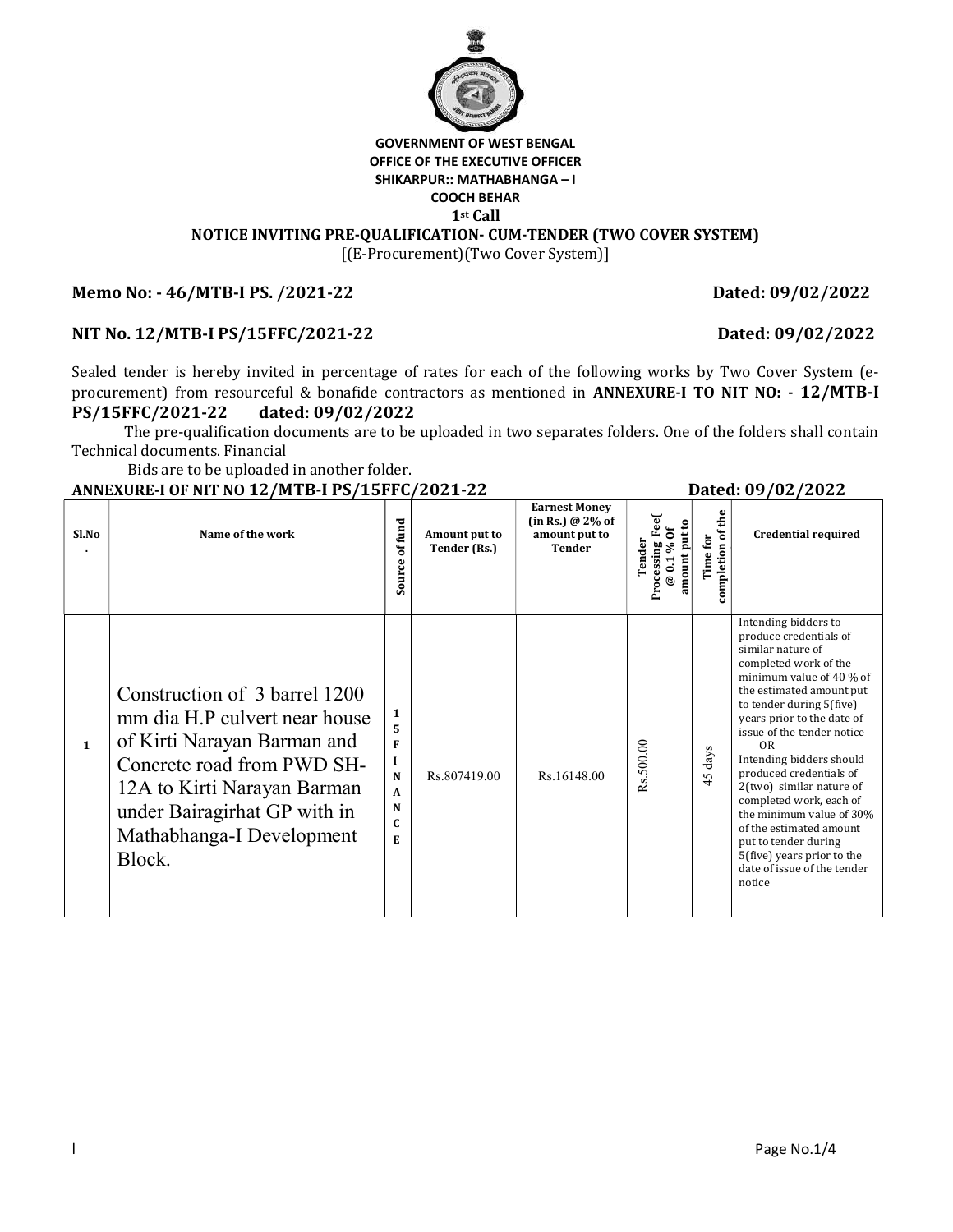| $\overline{2}$ | Sinking of 40 nos ordinary<br>tubewell with supply of<br>materials for various point<br>under Mathabhanga-I<br>Panchayat samity.                                                                                                      | 1<br>5<br>F<br>I<br>N<br>A<br>N<br>C<br>E             | Rs.1319243.00 | Rs.26,385.00 | Rs.500.00 | days<br>45   | Intending bidders to<br>produce credentials of<br>similar nature of<br>completed work of the<br>minimum value of 40 % of<br>the estimated amount put<br>to tender during 5(five)<br>years prior to the date of<br>issue of the tender notice<br>0R<br>Intending bidders should<br>produced credentials of<br>2(two) similar nature of<br>completed work, each of<br>the minimum value of 30%<br>of the estimated amount<br>put to tender during<br>5(five) years prior to the<br>date of issue of the tender<br>notice  |
|----------------|---------------------------------------------------------------------------------------------------------------------------------------------------------------------------------------------------------------------------------------|-------------------------------------------------------|---------------|--------------|-----------|--------------|-------------------------------------------------------------------------------------------------------------------------------------------------------------------------------------------------------------------------------------------------------------------------------------------------------------------------------------------------------------------------------------------------------------------------------------------------------------------------------------------------------------------------|
| 3              | <b>CONSTRUCTION OF GRAVEL</b><br>ROAD FROM CHHAPER ALI<br><b>MIYAS HOUSE TOWARDS</b><br>JATIN SARKAR HOUSE,<br>SIMULTALA NETARPAR<br>WITHIN NAYARHAT G.P.<br>UNDER MATHABHANGA-I<br>PANCHAYAT SAMITY WITH IN<br>COOCH BEHAR DISTRICT. | 1<br>5<br>F<br>$\mathbf I$<br>N<br>A<br>N<br>C<br>Е   | Rs.509602.00  | Rs.10192.00  | Rs.500.00 | days<br>45   | Intending bidders to<br>produce credentials of<br>similar nature of<br>completed work of the<br>minimum value of 40 % of<br>the estimated amount put<br>to tender during 5(five)<br>years prior to the date of<br>issue of the tender notice<br>0R<br>Intending bidders should<br>produced credentials of<br>2(two) similar nature of<br>completed work, each of<br>the minimum value of 30%<br>of the estimated amount<br>put to tender during<br>5(five) years prior to the<br>date of issue of the tender<br>notice  |
| 4              | <b>CONSTRUCTION OF STALL AT</b><br>KALIRHAT BAZAR WITH IN<br><b>GOPALPUR GP UNDER</b><br>MATHABHANGA-I<br>PANCHAYAT SAMITY IN THE<br>DISTRICT OF COOCH-BEHAR.                                                                         | $\mathbf{1}$<br>5<br>F<br>1<br>N<br>A<br>N<br>C.<br>E | RS.905667.00  | Rs.18113.00  | Rs.500.00 | days<br>$5+$ | Intending bidders to<br>produce credentials of<br>similar nature of<br>completed work of the<br>minimum value of 40 % of<br>the estimated amount put<br>to tender during 5(five)<br>years prior to the date of<br>issue of the tender notice<br>0R.<br>Intending bidders should<br>produced credentials of<br>2(two) similar nature of<br>completed work, each of<br>the minimum value of 30%<br>of the estimated amount<br>put to tender during<br>5(five) years prior to the<br>date of issue of the tender<br>notice |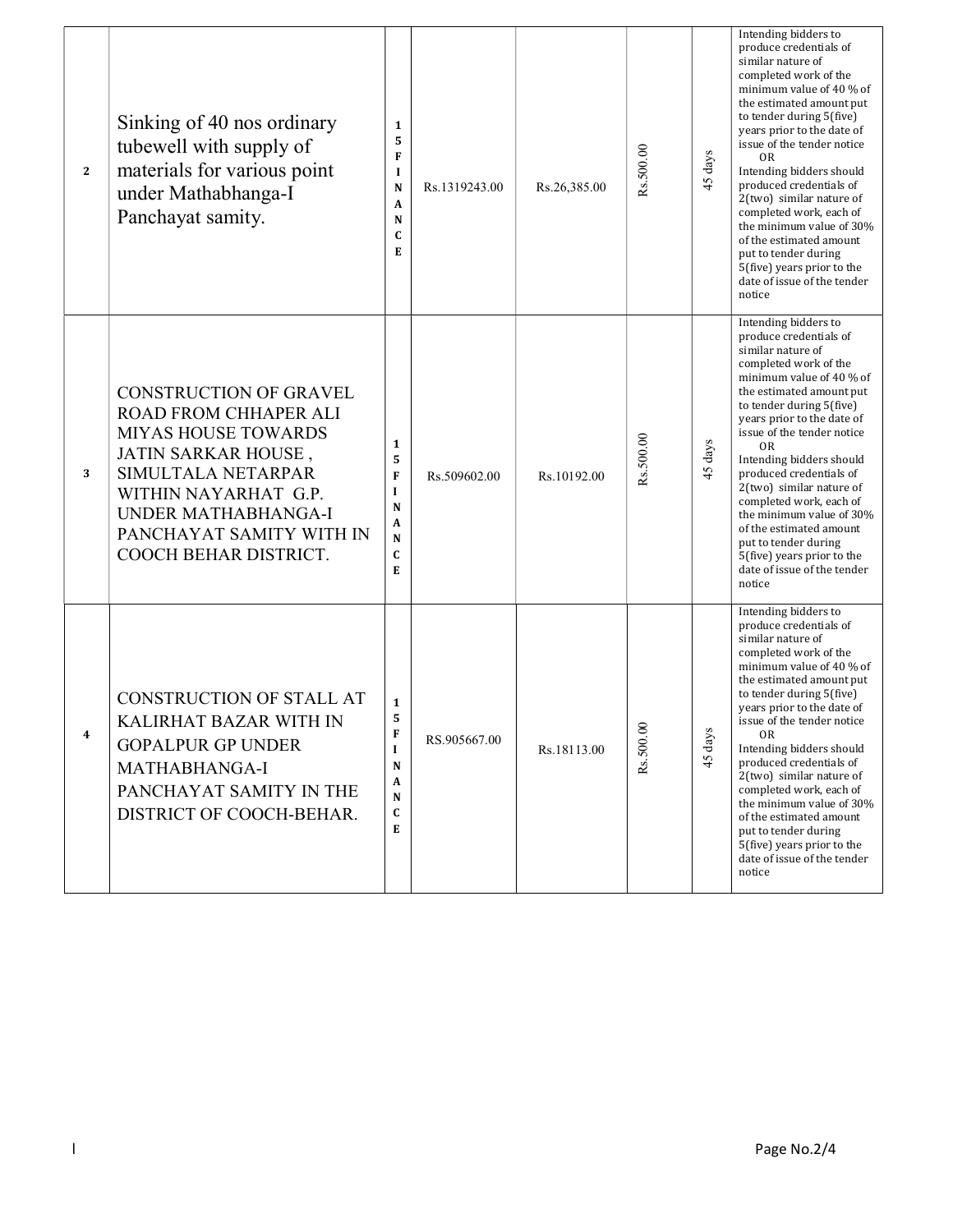| 5. | CONSTRUCTION OF STALL AT<br>PAKHIHAGA HAT BAZAR WITH<br>IN HAZRAHAT-I GP UNDER<br>MATHABHANGA-I<br>PANCHAYAT SAMITY IN THE<br>DISTRICT OF COOCH-BEHAR. | 5<br>F<br>N<br>A<br>N<br>C<br>E | RS.905667.00 | Rs.18113.00 | 500.00<br>S<br>≃ | S<br>⋋<br>-a<br>45 | Intending bidders to<br>produce credentials of<br>similar nature of<br>completed work of the<br>minimum value of 40 % of<br>the estimated amount put<br>to tender during 5(five)<br>years prior to the date of<br>issue of the tender notice<br>OR<br>Intending bidders should<br>produced credentials of<br>2(two) similar nature of<br>completed work, each of<br>the minimum value of 30%<br>of the estimated amount<br>put to tender during<br>5(five) years prior to the<br>date of issue of the tender<br>notice |
|----|--------------------------------------------------------------------------------------------------------------------------------------------------------|---------------------------------|--------------|-------------|------------------|--------------------|------------------------------------------------------------------------------------------------------------------------------------------------------------------------------------------------------------------------------------------------------------------------------------------------------------------------------------------------------------------------------------------------------------------------------------------------------------------------------------------------------------------------|
|----|--------------------------------------------------------------------------------------------------------------------------------------------------------|---------------------------------|--------------|-------------|------------------|--------------------|------------------------------------------------------------------------------------------------------------------------------------------------------------------------------------------------------------------------------------------------------------------------------------------------------------------------------------------------------------------------------------------------------------------------------------------------------------------------------------------------------------------------|

- \* All the important date, time & venue are being stated in ANNEXURE-II TO NIT NO **NIT NO 12/MTB-I** PS/15FFC/2021-22 Dated: 09/02/2022
- $\div$  Intending bidders may download tender documents from website portal of Govt. Of West Bengal as www.wbprd.gov.in or https://etender.wb.nic.in. The pre-qualification bid documents duly filled in all respect may be submitted online within the scheduled date & time as per ANNEXURE-II attached with this NIT (as per the Server clock).
- Mathabhanga-I Panchayat Samity does not take any responsibility for the delay caused due to non-availability of Internet connection Internet traffic jam etc for the online bids.
- The earnest money and tender processing fee mentioned in ANNEXURE-I TO NIT NO: 12/MTB-I PS/15FFC/2021-22 must be deposited by all the bidders as per requirement of Tender Portal. The serial number of the work along with the nit no. and name of bidder should be mentioned clearly on the deposit challan.Payment made otherwise will be rejected.
- $\bullet$  Name of Technically qualified bidders will be displayed in the portal and this office notice board subject to completion of verification and technical evaluation.
- $\hat{\cdot}$  The Financial bid document of the technically qualified bidders will be opened for evaluation and selection of qualified bidders for scrutiny and the bid documents of non-qualified will remain unopened. No separate intimation will be given for this. In case of change of date intimation will be given online. No individual intimation will be given.
- $\hat{\mathbf{v}}$  The tender inviting authority reserves the right to reject or cancel any or all pre-qualification documents and financial bid document without assigning any reason what so over.
- $\div$  1% cess under W.B. building and other construction works (Regulation of Employment & Conditions of Service) welfare cess Act. 1996 will be deducted from the running and final bills.
- $\hat{\mathbf{v}}$  The Security Deposit money of successful bidders will be released after 1 (one) year of completion of work after getting certificate from concern Engineer in charge
- Time allowed for completion of work is as mentioned in ANNEXURE-I TO NIT NO 12/ MTB-I PS/15FFC/21-22 from the date of issue of the work order.
- $\triangle$  All the related documents are to be produced **IN ORIGINAL** to this office as and when asked for.
- \* Intending bidders are requested to download the Tender Document from the websites www.wbprd.nic.in or www.wbprd.gov.in or https://etender.wb.nic.in/within the stipulated time.
- Any concealment of fact will be seriously viewed and all tender papers submitted by the agency will be treated as informal and his/her earnest money will be forfeited.
- Additional performance security as per Govt. rule will be applicable.
- Amount in work order may vary from amount put to tender as per availability of fund.
- During Scrutiny any bidder submitted document bidding false document the concern bidder will be blacklisted for 2 years in concern block.
- $\cdot$  All the related documents are to be produced **IN ORIGINAL** to this office on 28/02/2022 before 1.00 pm.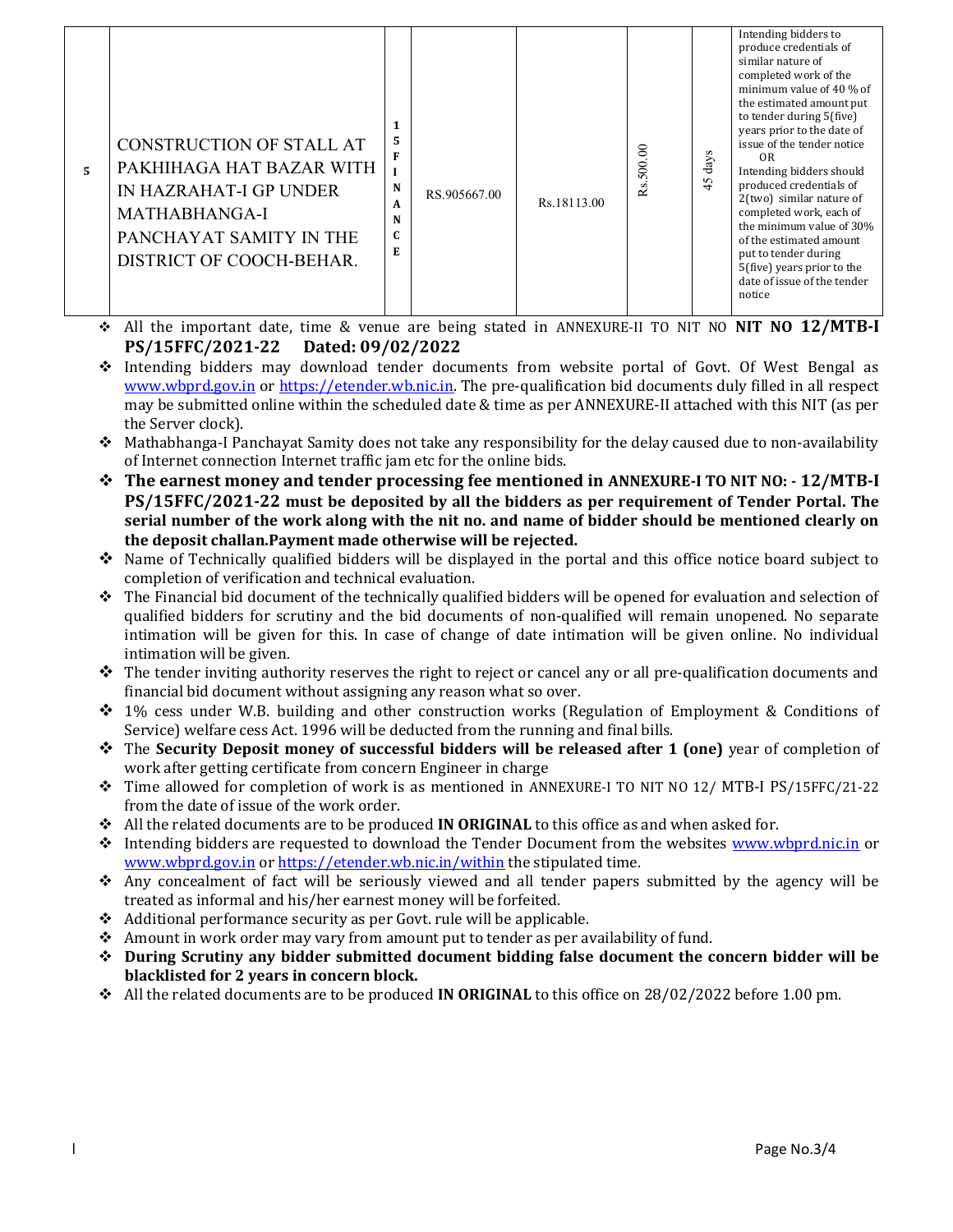# Documents to be enclosed along with the Tender :

- 1. PAN Card.
- 2. Professional tax clearance certificate with up-to-date challan.
- 3. Trade license
- 4. G.S.T Registration certificate along with up-to-date return.
- 5. Income Tax Clearance certificate & up to date returns
- 6. Credential certificate & Payment certificate of the work which the bidder intends to furnish as support of proof of experience.
- 7. Work order OR Supply order of the work against which the bidder intends to furnish as proof of experience.
- 8. Partnership deed with individual will not be allowed.
- 9. In case of running work the work should be completed to the extent of 80% or more and value of which is not less than the desired value.
- 10. The bidders are requested to upload only the original documents otherwise his/her bid will not be accepted.
- 11. Balance sheet should be produced of last 3 financial years authenticated by competent authority.
- 12. Machineries and Technical person as required by tender portal.

# :Opening of Tender:

- I) All important date, time & Venue in connection with this Tender are being stated in ANNEXURE-II TO NIT NO 12/ MTB-I PS/15FFC/2021-22 of Mathabhanga-I Panchayat Samity.
- II) All participating bidders are requested to remain present at the time of opening of Technical Bid.
- III) No objections in this regard will be entertained raised by any participant will not be present during opening of tender.

### Terms & Conditions :

- a. All the intending bidders are requested to visit the sites of works prior to the submission of tender at their own effort and interest.
- b. This Notice Inviting Tender will be treated as part of the Tender Document.
- c. The authority has the right to decide whether the bid is unbalanced or not depending upon the percentage of deviation from the BOQ. Moreover no bid will be accepted for which quoted percentage rate is more than the provided BOQ. Additional performance security for unbalanced bid has to be deposited as per law.
- d. In case of any day meant for this tender (only Bid Opening) appears to be unscheduled holiday the next working day will be treated as scheduled/prescribed day for the same purpose.
- e. No materials tools & plants etc will be issued by Mathabhanga-I Panchayat Samity.
- f. Bid Validity 90 days.
- g. All the rates of works are inclusive of all taxes cess levy royalties transportation loading-unloading stacking etc. including all other incidental charges therein.
- h. The successful bidder will have to execute an agreement on a Non-Judicial Stamp as per rules and will purchase two additional copies of Tender Document as per rules from this office, duly signed and submit to this office which will be treated as part of the Agreement.
- i. Necessary deduction towards Tax will be made as per Govt. Norms.
- j. Any bill (running account/final) payment of proposed /executed work may be made to Agency as per availability of fund.
- k. The registered cooperative should submit the registration certificate, current renewal certificate of their cooperative from competent authority with Technical bid.
- l. Escalation claimed by the Agency will not be entertained by Authority.
- m. Claims regarding payment will not be entertained without certificate issued by EIC as and where applicable.
- n. The authority reserves the right to accept or reject any or any time in the BOQ (Bill of Quantity) quantity or Rate, the Tender inviting authority reserves the rights to correct the same as per approved original estimate.
- o. Security deposit  $\omega$  10% of the value of work will be deducted from each progressive bill. The earnest money will form part of the Security deposit. The security deposit of the contractor shall not be refunded before the expiry of security period and after the issuance of the certificate from the authority.
- p. The mode of execution of all construction work and mode of measurement shall be as laid down in the current PWD schedule if not otherwise mentioned in this contract.
- q. All tube well fittings to be supplied by the contractor for use in the work shall be of best quality and up to the full satisfaction of the Engineer-in-charge. The fittings shall be used in the work only after approval of the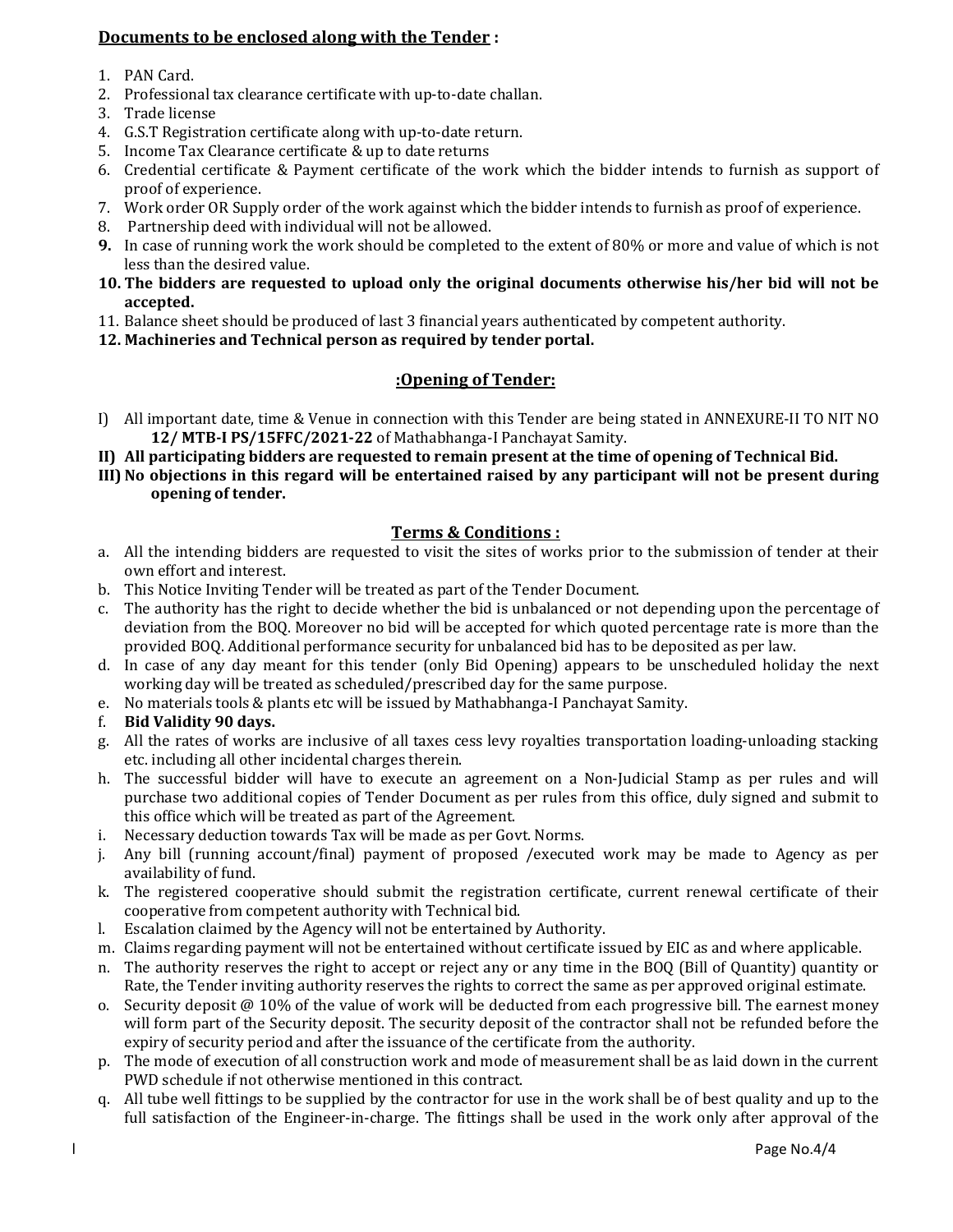Engineer-in-charge. All rejected materials whatsoever shall be removed from the site within 48(forty-eight) hours of such rejection. Otherwise the Department shall arrange to dispose of these rejected materials through auction.

- r. List of tube well attached with this tender notice, all the intending bidders are requested to visit the sites of works prior to the submission of tender at their own effort and interest.
- N.B :- This Notice will be seen on Website : www.wbprd.nic.in or www.wbprd.gov.in or https://etender.wb.nic.in.

 $Sd/$ -Executive Officer, Mathabhanga-I Panchayat Samity

#### ANNEXURE-II TO NIT NO 12/MTB-I PS/15FFC/2021-22 LIST OF IMPORTANT DATE, TIME & VENUE OF BIDS

| $\mathbf{1}$   | Name of the work:                                                     | As mentioned in ANNEXURE-I TO NIT NO 06/MTB-I PS./15ffc/2021-<br>22                           |
|----------------|-----------------------------------------------------------------------|-----------------------------------------------------------------------------------------------|
| 2              | Date of Publication of Tender:                                        | Date: 9th February 2021 Time: 6.00 hours                                                      |
| 3              | Period and time for download of<br>bidding Documents:                 | From :09/02/2022 Time : 6.00 hours<br>To: Date: 23/02/2022<br>Time: 17.30 hours               |
| $\overline{4}$ | Date & time of Submission of Bids                                     | From :09/02/2022 Time : 6.00 hours<br>To : Date : $23/02/2022$<br>Time: 17.30 hours           |
| 5              | Date & time of Opening:                                               | As follows                                                                                    |
|                | a) Technical Bids:                                                    | Date:28/02/2022 Time: 11.00 hours                                                             |
|                | b) Date of Publication of<br><b>Technically Qualified</b><br>Bidders: | Date: 28/02/2022 Time: 16.00 hours                                                            |
|                | Date & time of Opening<br>c)<br>Financial Bids:                       | Date: 03/03/2022: Time: 11.00 hours                                                           |
|                | Tender Processing Fee to be<br>deposited to                           | A/C NO-4000811030027749 IFSC Code- CBIN0R40012 Submitted<br>with challan.                     |
| 6              | Place of opening of Bids:                                             | Mathabhanga-I Panchayat Samity Office                                                         |
| $\overline{7}$ | Bid Validity:                                                         | 90 days                                                                                       |
| 8              | Officer inviting Bids:                                                | Executive Officer, Mathabhanga-I Panchayat Samity, P.O.<br>Shikarpur, Dist. Cooch Behar. W.B. |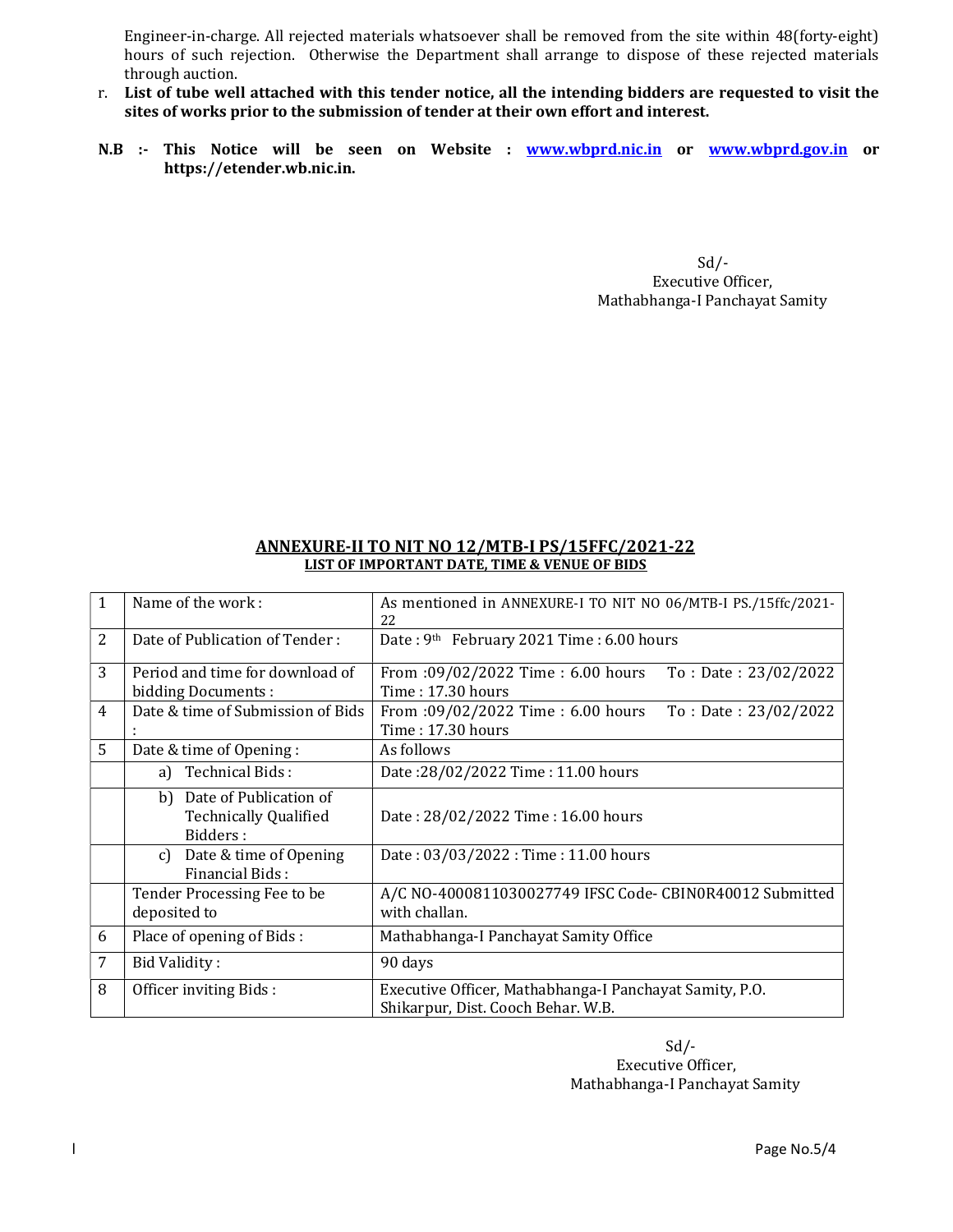#### Copy of Detailed Tender Notice forwarded for favor of information with request to kindly display in his Notice Board for giving wide publicity to the :-

- 1. The District Magistrate, Cooch Behar.
- 2. The Additional District Magistrate, Devlopment,Cooch Behar
- 3. The Sub-Divisional Officer, Mathabhanga.
- 4. The Sabhapati, Mathabhanga-I Panchayet Samity
- 5. The Sahakari Sabhapati, Mathabhanga-I Panchayet Samity
- 6. The Karmadhakshya Purto o paribahan sthayi samity.
- 7. The Jt. Bdo, Mathabhanga-I Dev. Block.
- 8. All members of tender Committee.
- 9. All SAE's of Mathabhanga-I Dev Block
- 10. The Karmadhakshya,Purto-Karjyo-O-Paribahan Sthayee Samity.
- 11. The Leader of Opposition, Mathabhanga-I Panchayet Samity
- 12. The District Informatics Officer, Cooch behar with request to make an arrangement for web publicity and also keep record for official purpose.
- 13. The Block Informatics Officer, Mathabhanga-I P.S with request to make an arrangement for web publicity and also keep record for official purpose.
- 14. The Head Clerk, Mathabhanga-I Dev Block
- 15. The Office Notice Board, Mathabhanga-I Panchayat Samity.
- 16. All members of tender committee with request to present during the scrutiny of technical bid on 28-02-2022 at 11.00 am.

Sd/-

 Executive Officer Mathabhanga-I Panchayat Samity